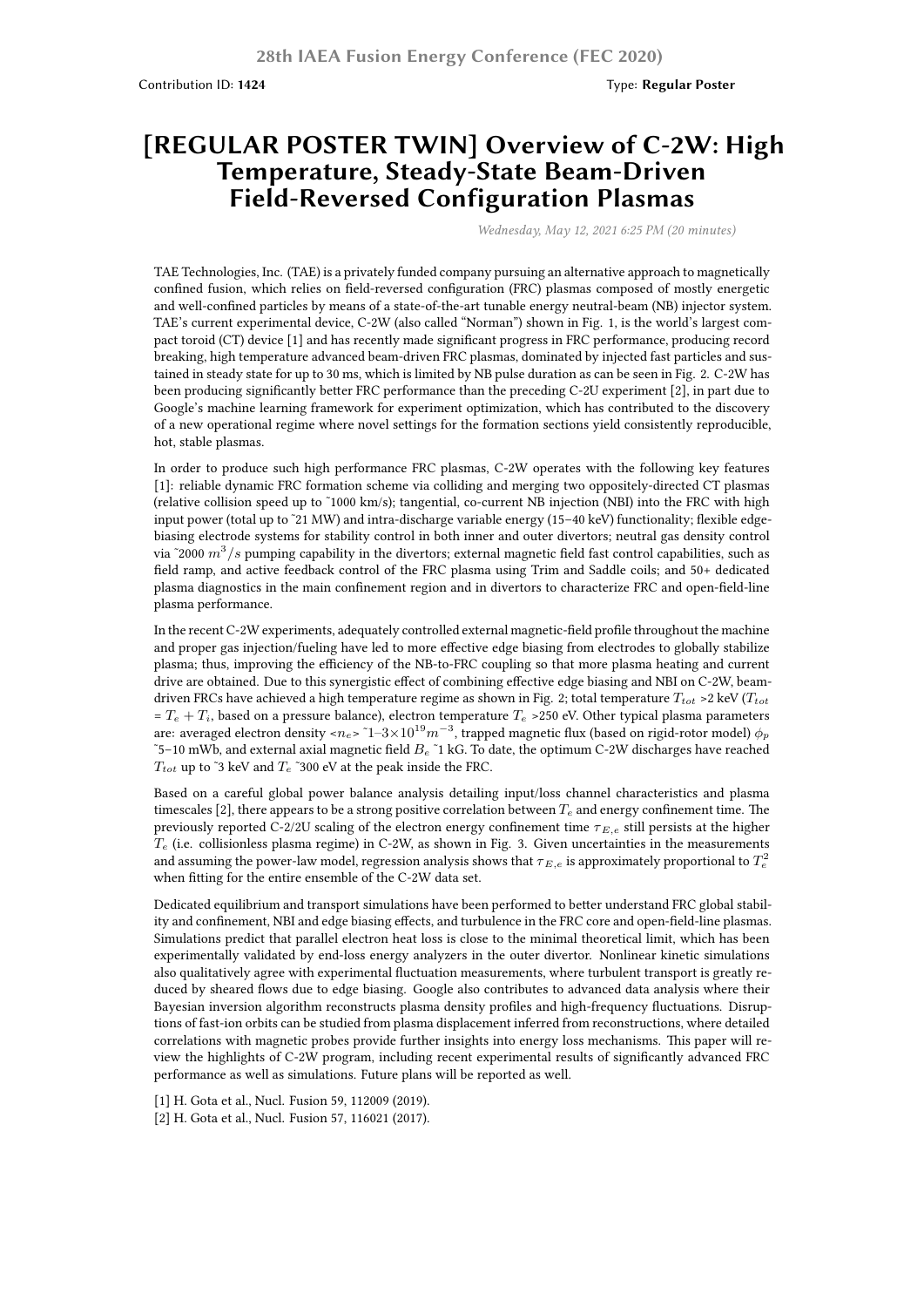

Figure 1: FIG. 1. (a) C-2W experimental device; (b) A sketch of FRC magnetic topology and density contours, calculated by 2D multifluid force-balanced LReqMI equilibrium code.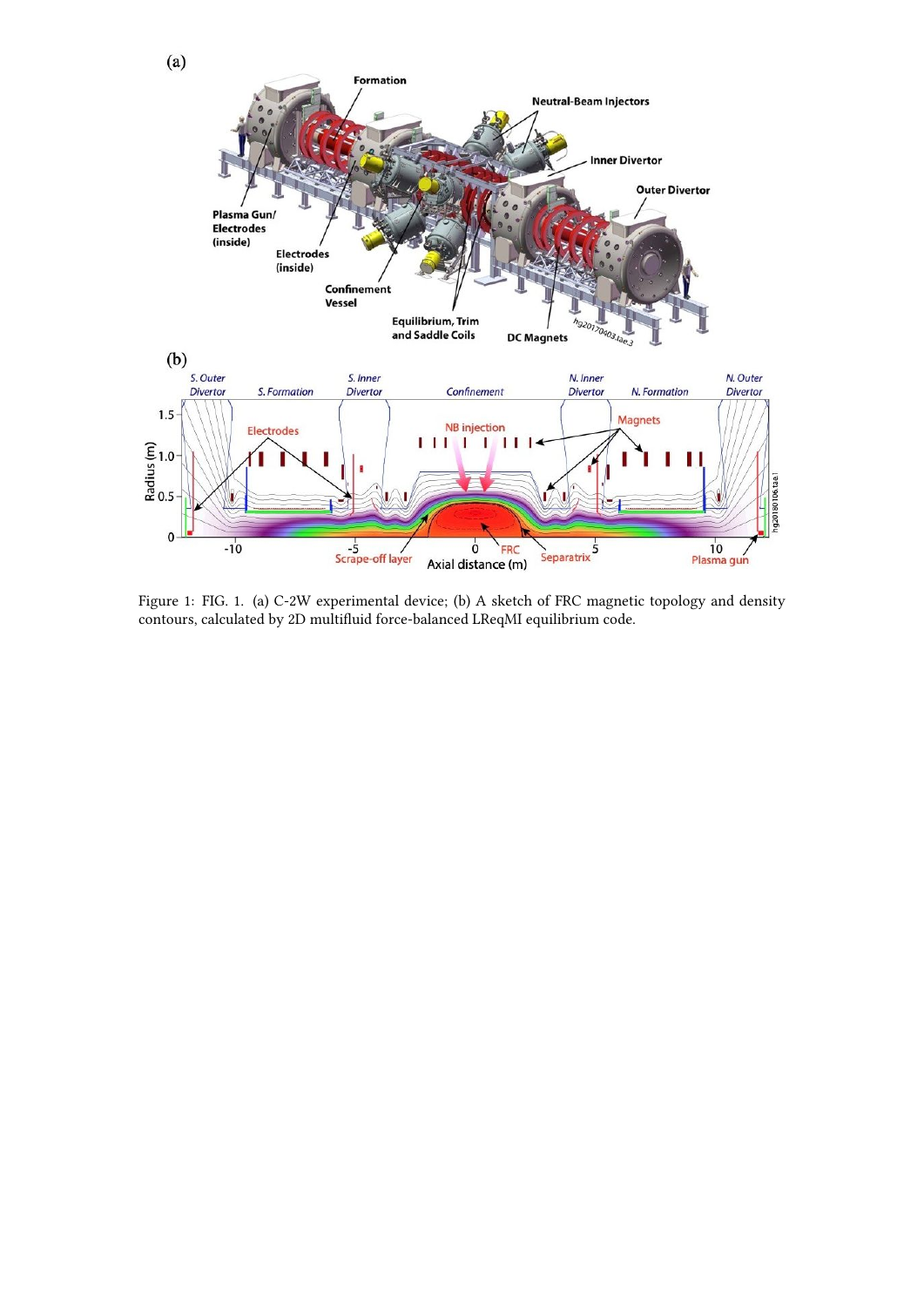

Figure 2: FIG. 2. Time evolutions of excluded-flux radius, electron temperature, total temperature, and thermal energy of FRCs for shots 113301 and 114534 in C-2W, compared with shot 43833 in C-2U [2].